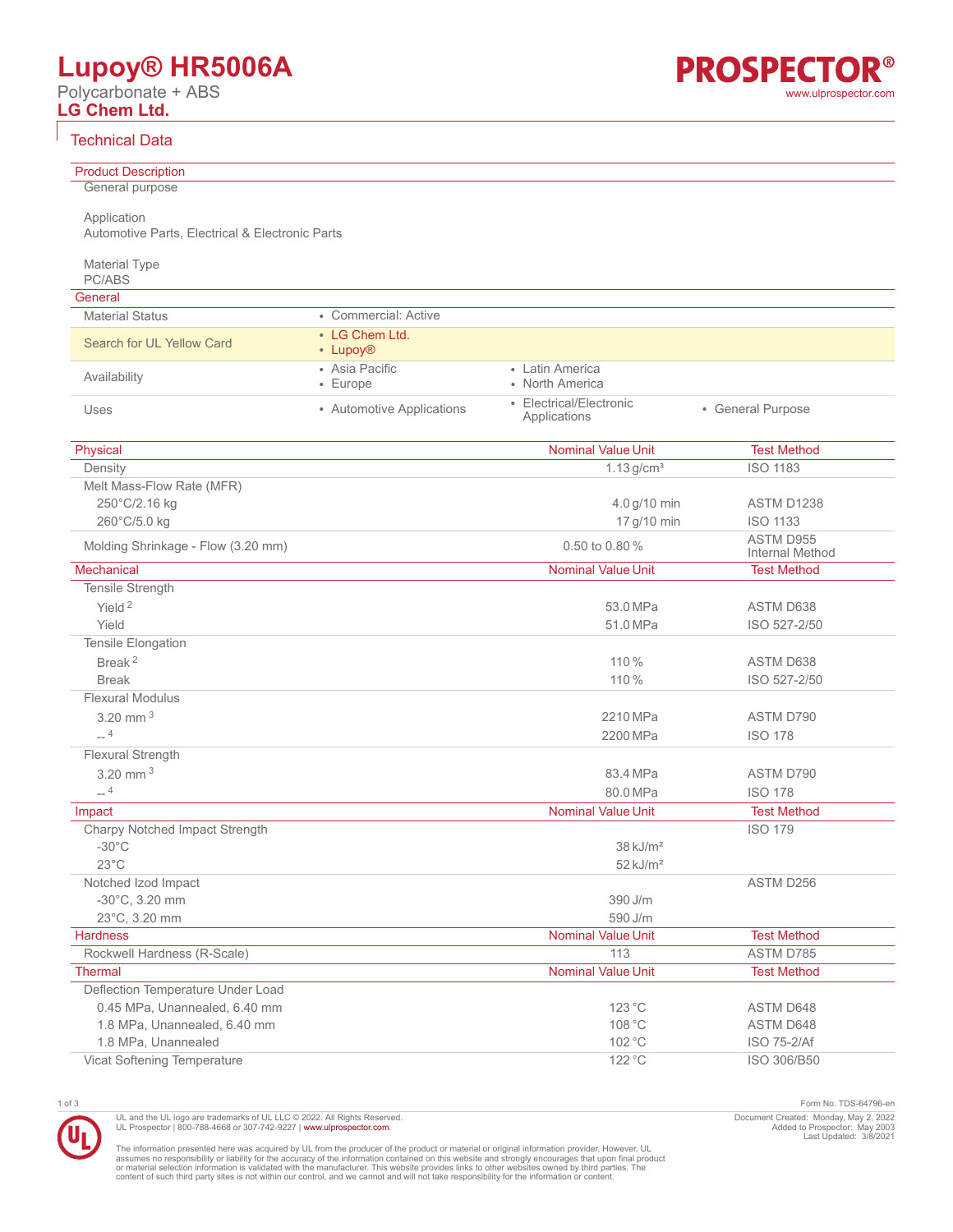# **Lupoy® HR5006A**

Polycarbonate + ABS<br>**LG Chem Ltd.** 



| Injection                 | <b>Nominal Value Unit</b> |  |
|---------------------------|---------------------------|--|
| <b>Drying Temperature</b> | 80 to 100 °C              |  |
| Drying Time               | 4.0 to 6.0 hr             |  |
| Suggested Max Moisture    | 0.020%                    |  |
| Rear Temperature          | 240 to 270 $^{\circ}$ C   |  |
| Middle Temperature        | 245 to 275 °C             |  |
| <b>Front Temperature</b>  | 245 to 275 °C             |  |
| Nozzle Temperature        | 245 to 275 $^{\circ}$ C   |  |
| Processing (Melt) Temp    | 240 to 270 $^{\circ}$ C   |  |
| Mold Temperature          | 50 to 70 °C               |  |
| <b>Screw Speed</b>        | 40 to 70 rpm              |  |

#### **Notes**

<sup>1</sup> Typical properties: these are not to be construed as specifications.

2 50 mm/min

3 10 mm/min

4 2.0 mm/min



UL and the UL logo are trademarks of UL LLC © 2022. All Rights Reserved.<br>UL Prospector | 800-788-4668 or 307-742-9227 | [www.ulprospector.com](http://www.ulprospector.com).

The information presented here was acquired by UL from the producer of the product or material or original information provider. However, UL<br>assumes no responsibility or liability for the accuracy of the information contai

2 of 3 Form No. TDS-64796-en Document Created: Monday, May 2, 2022 Added to Prospector: May 2003 Last Updated: 3/8/2021